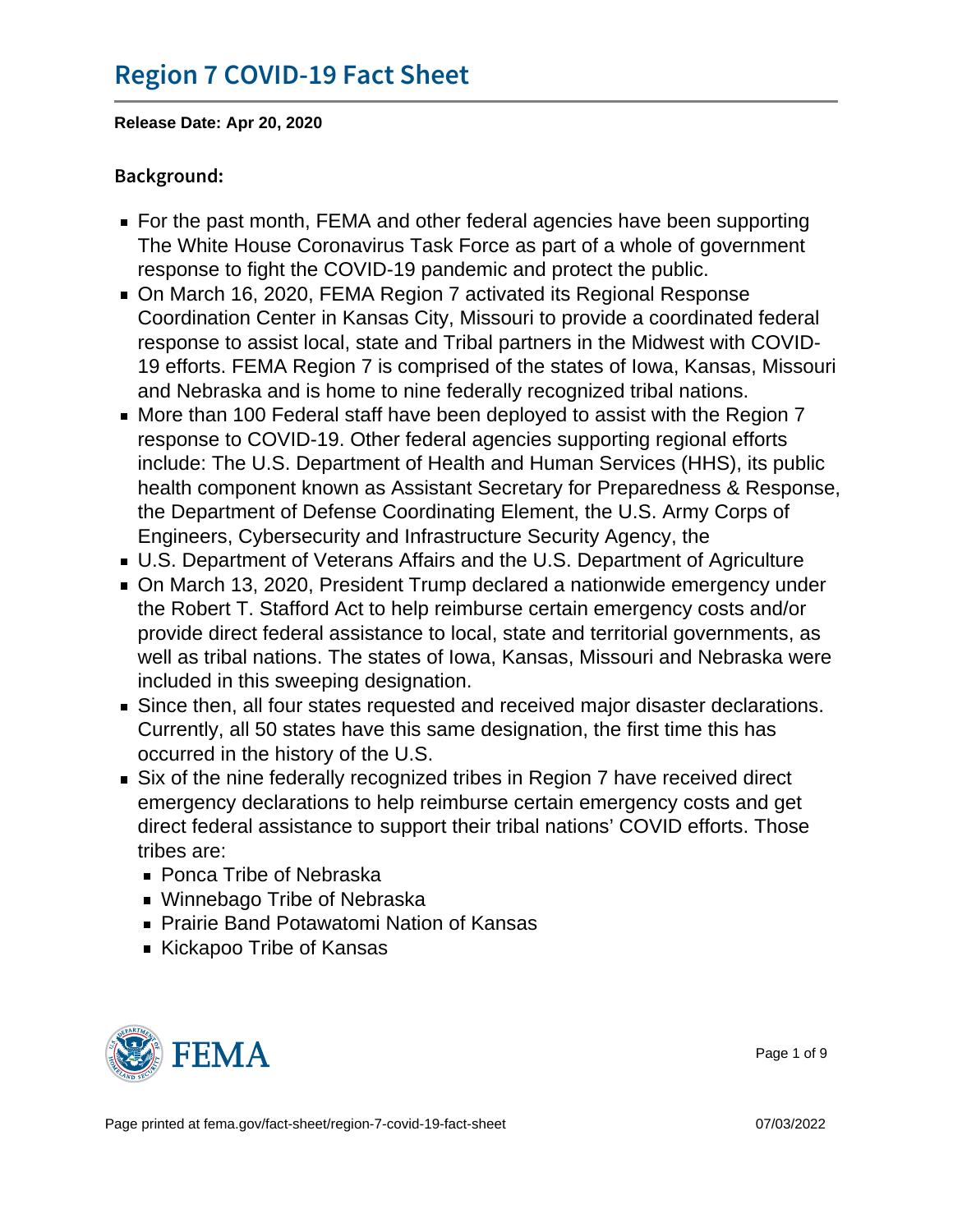- **Iowa Tribe of Kansas and Nebraska**
- **Demaha Tribe of Nebraska**

Assistance Provided:

Personal Protective Equipment (PPE)

- Since  $m/d$  M a thode, shipments of PPE have been distributed from the Strategic National Stockpile (SNS) to each of the four regional states. Quantities were determined by the state's pro rata population recorded in the 2010 U.S. census. To date, the federal government has provided the following quantities from the national stockpile:
	- Iowa: Approximately 283,000 surgical masks, 261,000 pairs of gloves, 119,000 N95 respirators, 47,000 surgical gowns, 58,000 face shields and 1,900 coveralls.
	- Kansas: Approximately 274,000 surgical masks, 257,000 pairs of gloves, 115,000 N95 respirators, 46,000 surgical gowns, 56,000 face shields and 1,900 coveralls.
	- Missouri: Approximately 418,000 surgical masks, 336,000 pairs of gloves, 115,000 N95 respirators, 68,000 surgical gowns, 83,000 face shields and 2,000 coveralls.
	- Nebraska: Approximately 227,000 surgical masks, 231,000 pairs of gloves, 96,000 N95 respirators, 39,000 surgical gowns, 47,000 face shields and 1,800 coveralls.
- **Region 7 Tribes:** 
	- Boston Scientific Corporation donated 7,700 masks to R7 tribes.
	- Other organizations, such as the American Red Cross are donating PPE to the tribes as well, including such items as face shields, bulk hand sanitizer, gloves, etc.
- FEMA also has facilitated disbursement of additional PPE through its Project Air Bridge operation.
	- **Project Air Bridge was created to fast-track the delivery of PPE from** international markets directly to U.S. medical supply distributors for disbursement to their respective customers.
	- **FEMA covers the cost to fly supplies from oversea factories, reducing the** customary shipping time of weeks to just days.



Page 2 of 9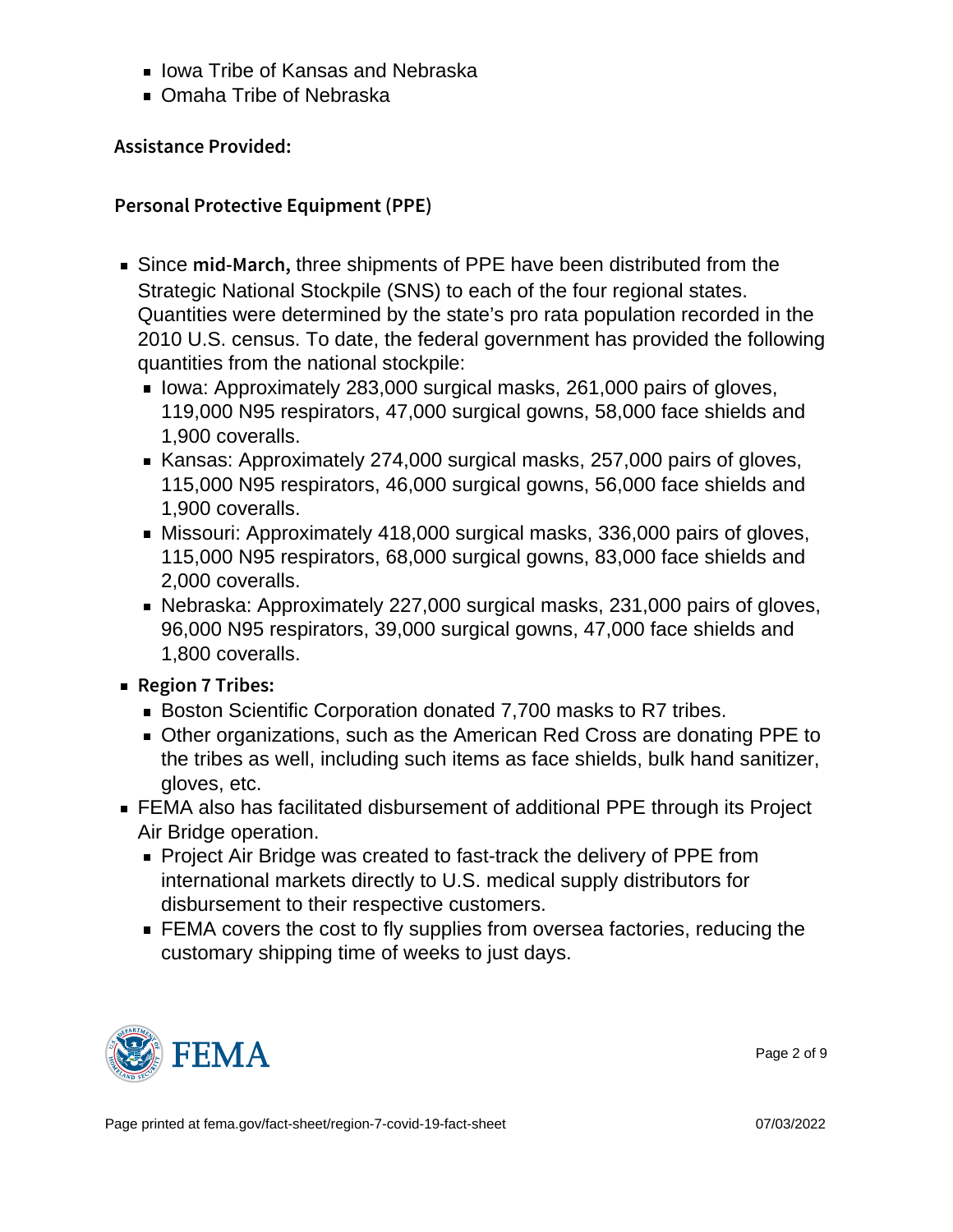- All supplies will continue being distributed to CDC-designated hot spots as well as through the vendors' regular supply chain to locations across the country.
- During the first two week raillion in a Supersides of PPE were provided through Project Air Bridge directly to medical/hospital facilities within Region 7 states.

National Guard Support - Title 32

- President Trump approved requests from all four R7 states for federally funded activation of National Guard personnel to support state-level COVID-19 efforts.
- Known as Title 32, the action means that the federal government pays 100 percent of the National Guard costs for a maximum of 30 days, saving money

that the states would ordinarily have to pay. The action does n of ederalize command of activated National Guard personnel. Rather, each state's Governor still directs and controls the Guard's COVID-19-related work in coordination with the U.S. Department of Defense.

At the request of Region 7 states, National Guard members have been put on a

31 - deeployment, which triggers health benefits for guard members while on duty during that period. This coverage is not available for typical 30-day deployments but was requested because of the nature of this effort in a healthchallenged environment.

■ Each Region 7 state already has received at least \$17 million from FEMA towards the Title 32 costs.

### Creation of Alternate Care Sites (ACS)

- An Alternate Care Site (ACS) in St. Louis County is open, providing additional capacity for St. Louis-area hospitals treating COVID-19 patients.
- At the State of Missouri's request and in an effort to be prepared, FEMA mission assigned the U.S. Army Corps of Engineers to convert a hotel into an ACS. Construction was completed in four days, and the first recovering patient arrived on April 14.
- The state-run site only accepts patients who are medically referred by a St. Louis-area hospital system and have minimal or mild symptoms of COVID-19.



Page 3 of 9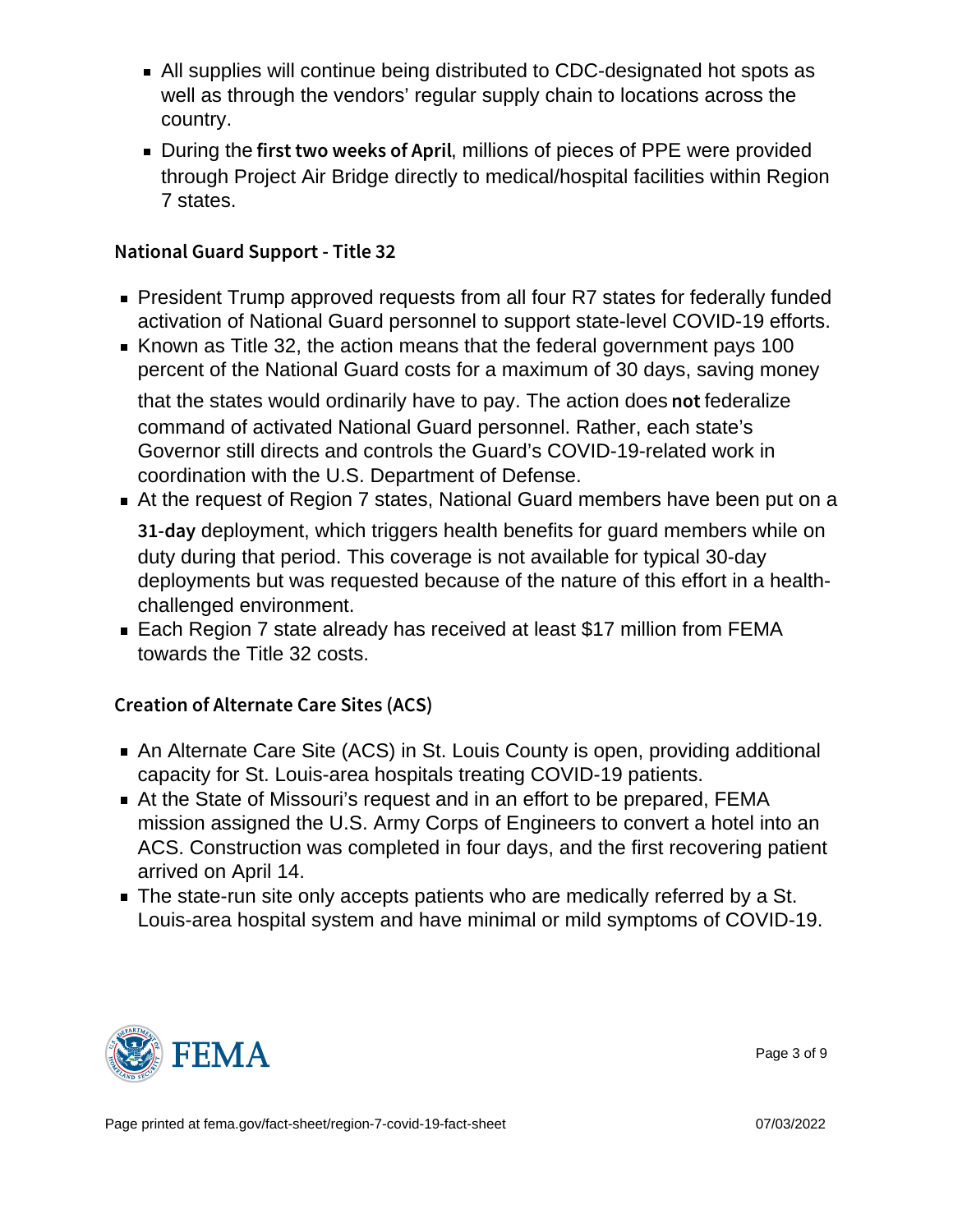### FEMA Public Assistance (PA)

- The Public Assistance Program provides grants to state and local governments, tribal nations and certain non-profit entities to assist with eligible costs associated with responding to and recovering from disasters.
- The PA program is activated by a presidential disaster declaration. For Region 7 states and tribal nations, this includes both the emergency declarations and the major disaster declarations recently issued specifically for COVID-19 efforts.
- Now, eligible entities can apply for reimbursement of certain costs associated with taking emergency protective measures. This includes such things as buying medical supplies, establishing temporary medical facilities used to treat patients, and some labor costs for temporary medical personnel.
- **FEMA has simplified the Public Assistance application and funding process to** address the magnitude of the COVID-19 event.
- All impacted governmental entities and nonprofit organizations can begin the Public Assistance application process by going online at [https://grantee.fema.gov/.](https://grantee.fema.gov/) and directly submitting a Request for Public Assistance, as well as creating their own accounts.
- $\blacksquare$  On April 4, FEMA awartoothet St $\ddot{\boldsymbol{\theta}}$ ate 4 of thos into the imburse eligible purchases of PPE such as isolation gowns, masks, face shields, safety glasses and gloves, thermometers, disinfecting wipes, sanitizer, respirators, and ventilators to assist hospitals, medical clinics, city and county governments, and certain private-non-profits across the state.

### Direct Federal Assistance:

- At the request of all four R7 states, the president's disaster declarations also authorized Direct Federal Assistance to help governmental entities and tribal nations with certain COVID-related actions that the states, localities and tribes themselves cannot undertake at this time for some reason, such as the inability to use their own personnel to perform a function or an inability to contract with someone else to do the work.
- Direct Federal Assistance means that a federal resource directly performs an action on behalf of a state, locality or tribe. FEMA has tasked multiple federal agencies to provide this direct assistance. Here are a few examples:



Page 4 of 9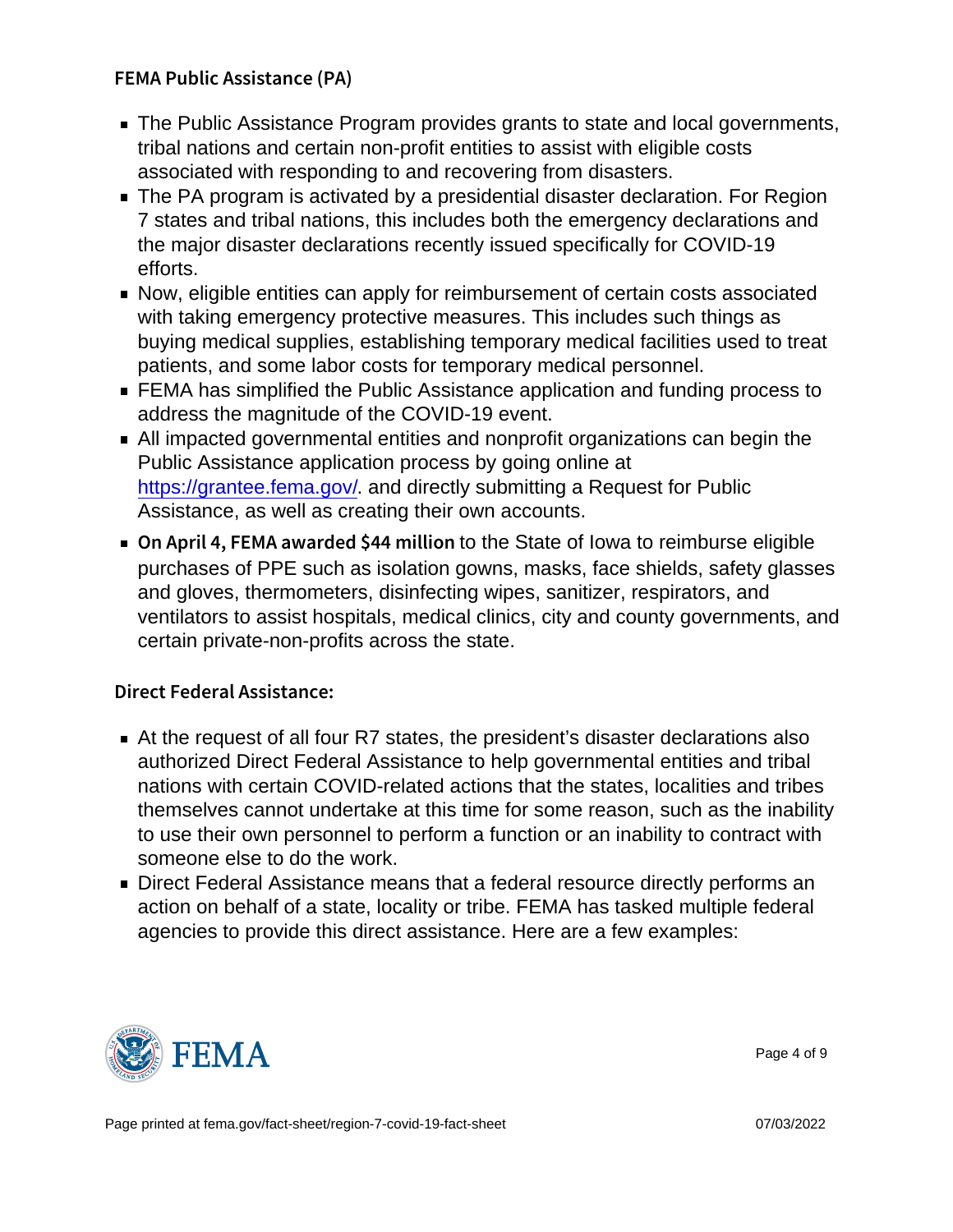- The U.S. Army Corps of Engineers has been tasked with building out Alternate Care Sites.
- The U.S. Department of Health and Human services is helping to secure medical supplies and providing technical expertise to the states and tribes related to COVID- 19 issues.
- The U.S. Department of Agriculture is assisting with COVID-related food supply issues.

Support from Other Federal Agencies:

U.S. Department of Agriculture (USDA)

- On April 17, U.S. Secretary of Agriculture Sonny Perdue announced the Coronavirus Food Assistance Program (CFAP). This new USDA program will take several actions to assist farmers, ranchers, and consumers in response to the COVID-19 national emergency. President Trump directed USDA to craft this \$19 billion immediate relief program to provide critical support to farmers and ranchers, maintain the integrity of the food supply chain and ensure every American continues to receive and have access to the food they need.
- Three tribes and two states in Region 7 have been approved to do Disaster Household Distribution with USDA Foods. This approval allows state and tribal staff to deliver food to individual households in order to maintain COVID-19 guidelines on social distancing.
	- The Kansas Department of Children and Families and the Missouri Department of Social Services are the state agencies approved for this service.
	- The approved tribes are:
- 1. The United Tribes of Kansas and Southeast Nebraska (Kansas)
- 2. The Winnebago Tribe of Nebraska (Nebraska)
- 3. The Santee Sioux Tribe (Nebraska)

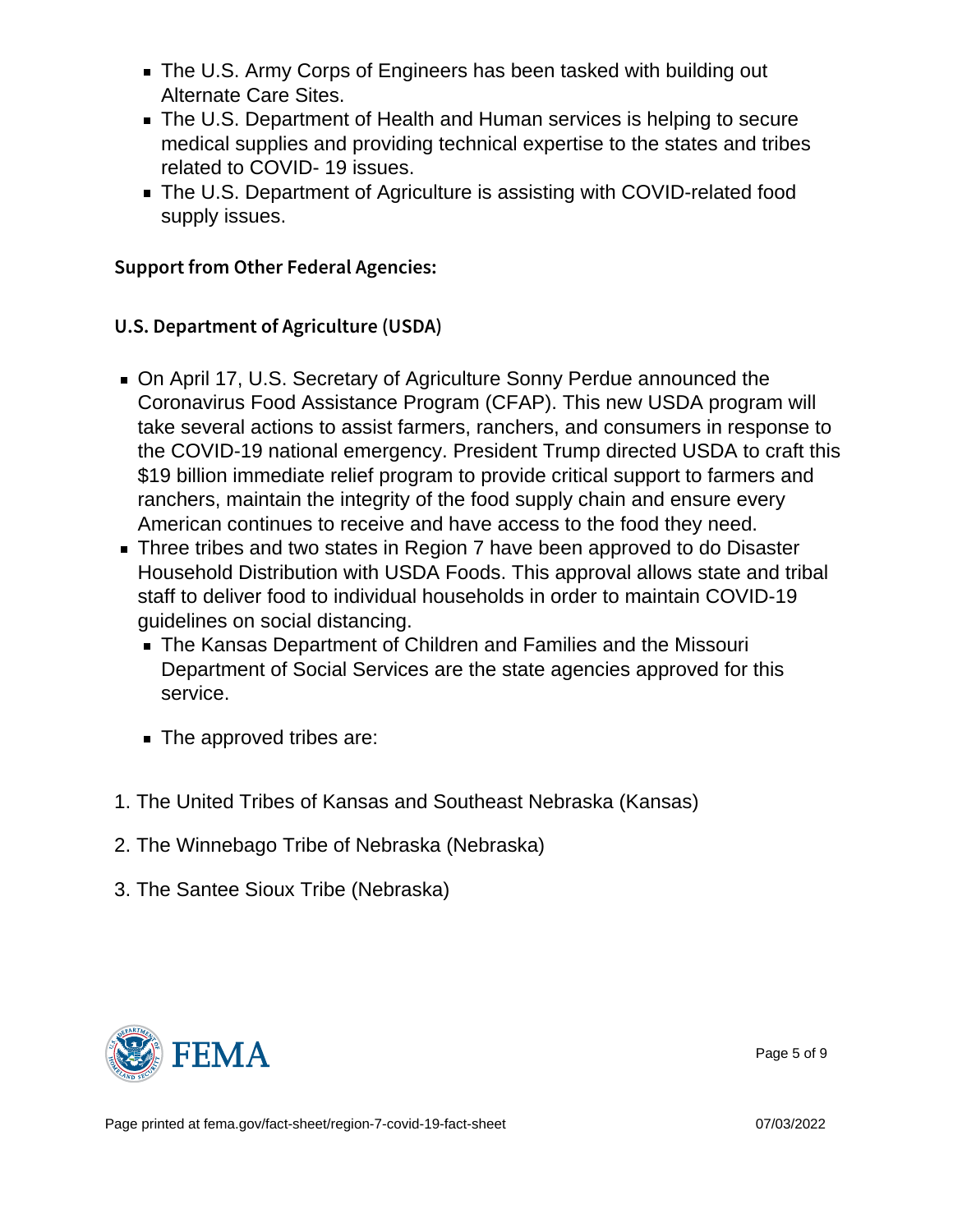- USDA Food and NutritiosntafSexeerprocieting FebAhSicial assistance and guidance to states seeking waivers to help them provide services during the COVID-19 pandemic, supporting social distancing and recognizing some limits in availability of food types and package sizes.
	- Special Supplemental Nutrition Program for Women, Infants and Children (WIC) program waivers support remote certifications, allow food and package substitutions and waive requirements for physician statements for medical foods.
	- Numerous Child Nutrition Program (CNP) waivers include an April 6 nationwide waiver allowing states to exceed a 60-day initial claims submission deadline for January and February 2020.
	- In addition, FNS staff have helped gather additional information to assist Region 7 states with opting into a CNP nationwide meal pattern component waiver covering meat/meat alternates, whole grain rich products, vegetable sub-groups and fruit.

## U.S. Department of Health and Human Services (HHS)

- HHS has awarded more than \$59 million in coronavirus response grant funding to community health centers (CHCs) throughout the region to help meet staffing needs and prevent, diagnose and treat COVID-19 patients. The breakdown is:
	- **S27 million to 29 Missouri CHCs**
	- **S15 million to 19 Kansas CHCs**
	- **S11 million to 14 Iowa CHCs**
	- **56 million to 7 Nebraska CHCs**

### U.S. Department of Housing and Urban Development (HUD)

The Missouri Department of Economic Development (DED) will receive \$13.6

m illion Community Development Block Grant (CDBG) funds from the U.S. Department of Housing & Urban Development to support Missouri's COVID-19 response efforts.

HUD has made more than  $$16 \text{ m}$  i bricon ID-19 Relief Funding available to communities in Nebraska,  $$33$  m i to icommunities in Iowa,  $$23$  m i to i o n communities in Kansas and more than  $$57$  m i to communities in Missouri.



Page 6 of 9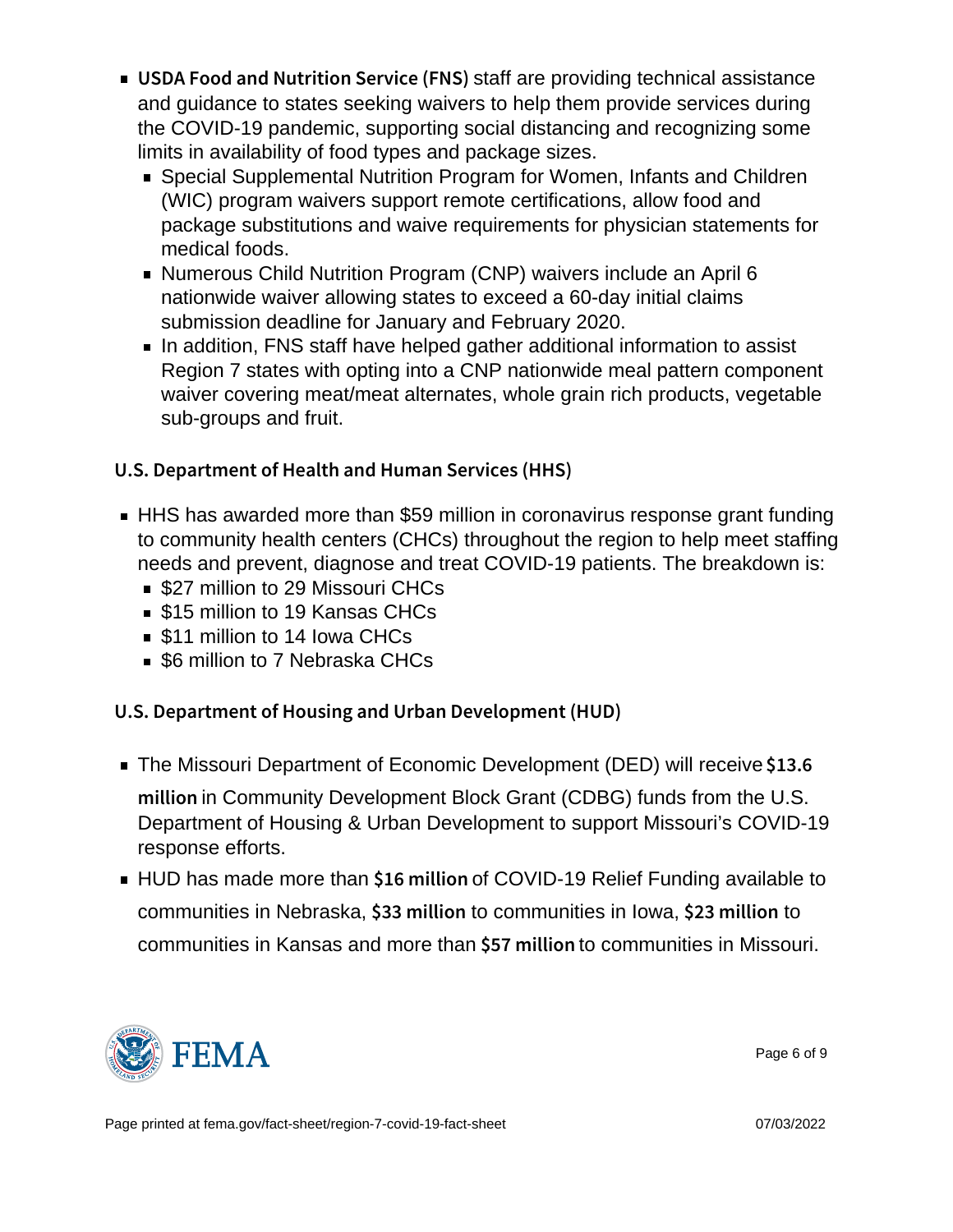**HUD** has made  $$2.7$  m of CQVID-19 relief funding available to assist federally recognized tribes in Region 7.

### COVID-19 Information Resources:

### FEMA

Check out recently updated online resources regarding COVID-19 at the links below. Feel free to include these links in your COVID communications and/or link any or all pages to your own websites:

#### General Information

[Visit our COVID-19 page](https://www.fema.gov/coronavirus/) for the latest on the whole-of-America response. Learn what [we're doing to support](https://www.fema.gov/coronavirus/patients-healthcare) patients and healthcare workers, how we are [prioritizing resources](https://www.fema.gov/coronavirus/data-resources), and sources of support for [economic recovery.](https://www.fema.gov/coronavirus/economic)

Rumor Control

Rumors can easily circulate within communities during a crisis. Stay informed on what is [rumor vs fact r](https://www.fema.gov/coronavirus/rumor-control)elated to the coronavirus response.

COVID-19 Response: How to Help

Learn how to help if you are a company with medical supplies to donate or sell, a [volunteer who is medically trained,](https://www.phe.gov/esarvhp/pages/registration.aspx) or a member of the general public.

COVID-19 Partner Resources

Learn what help is available to [state, local, tribal & territorial governments](https://www.fema.gov/coronavirus/governments) and how to get financial reimbursement from FEMA.

New Guide on Disaster Financial Management



Page 7 of 9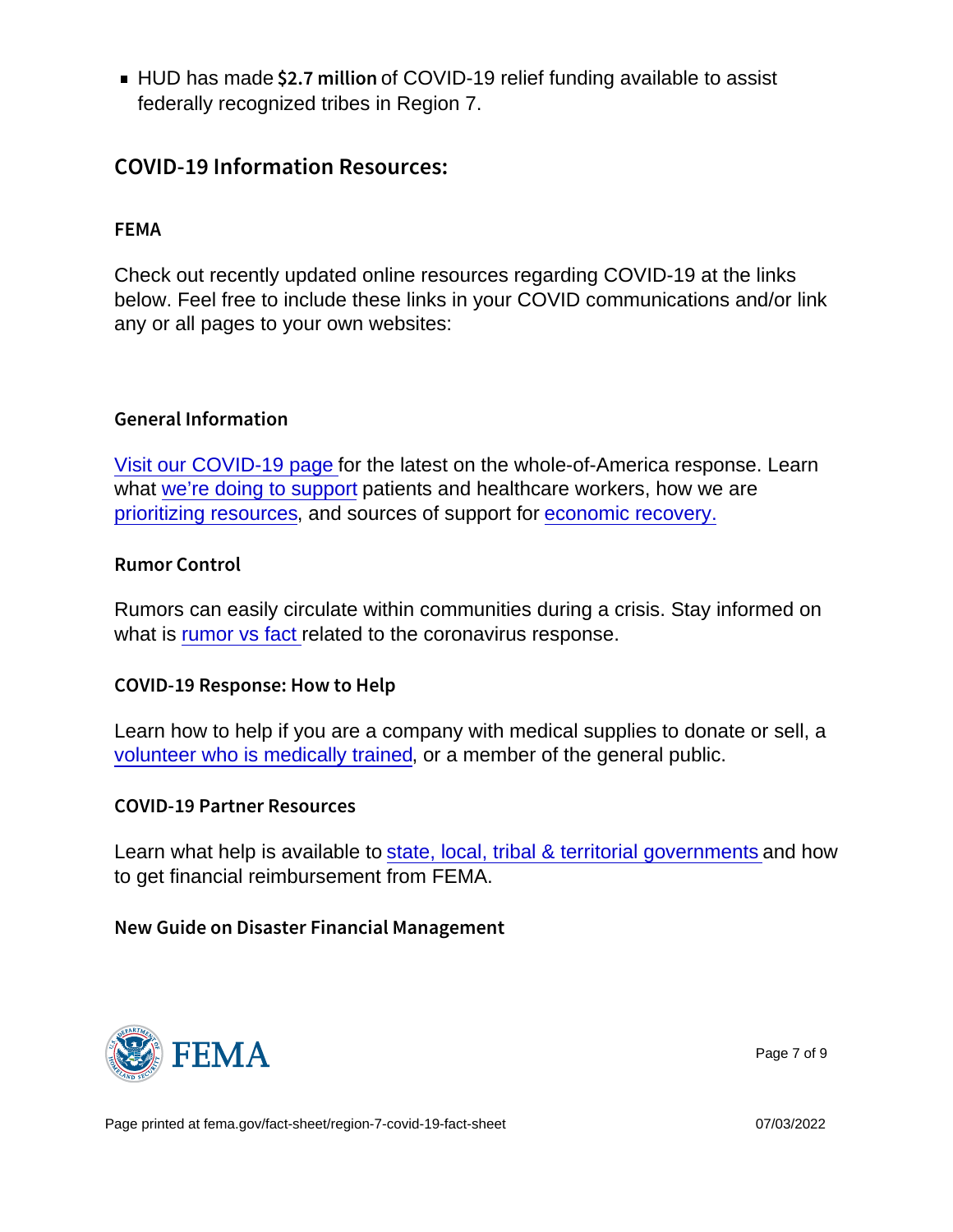See our new [Disaster Financial Management Guide a](https://www.fema.gov/plan)nd an accompanying [Fact](https://www.fema.gov/media-library-data/1586815358427-cc78a4a55abb9437c487ba72b1a57e02/COVID-19-and-Disaster-Financial-Management-Guide.pdf) [Sheet](https://www.fema.gov/media-library-data/1586815358427-cc78a4a55abb9437c487ba72b1a57e02/COVID-19-and-Disaster-Financial-Management-Guide.pdf) which can help partners navigate financial complexities they will be facing in the coming months due to COVID-19.

Do Business with the Federal Government

Learn how to do business with the Federal Government. To sell medical equipment or supplies you must be registered with [sam.gov](https://sam.gov/content/home) and [submit a price](https://sam.gov/opp/3e05e664e606486ca34d1a41b47ff0ff/view) [quote online.](https://sam.gov/opp/3e05e664e606486ca34d1a41b47ff0ff/view)

U.S. Department of Health and Human Services (HHS)/Cent  $(CDC)$ 

Find answers about COVID-19 here:<https://faq.coronavirus.gov/>

U.S. Small Business Administration (SBA)

SBA is offering designated states and territories low-interest federal disaster loans for working capital to small businesses suffering substantial economic injury as a result of the Coronavirus (COVID-19). Find more info here: <https://www.sba.gov/disaster-assistance/coronavirus-covid-19>

U.S. Food and Drug Administration (FDA)

■ The FDA is working with U.S. Government partners, including CDC, and international partners to address the coronavirus disease 2019 (COVID-19) outbreak. Find more info here: [https://www.fda.gov/emergency-preparedness](https://www.fda.gov/emergency-preparedness-and-response/counterterrorism-and-emerging)[and-response/counterterrorism-and-emerging-](https://www.fda.gov/emergency-preparedness-and-response/counterterrorism-and-emerging) threats/coronavirus-disease-2019-covid-19

Internal Revenue Service (IRS)

■ The IRS has established a special section focused on steps to help taxpayers, businesses and others affected by the coronavirus. Find more info here: <https://www.irs.gov/coronavirus>

```
U.S. Department of Veterans Affairs (VA)
```


Page 8 of 9